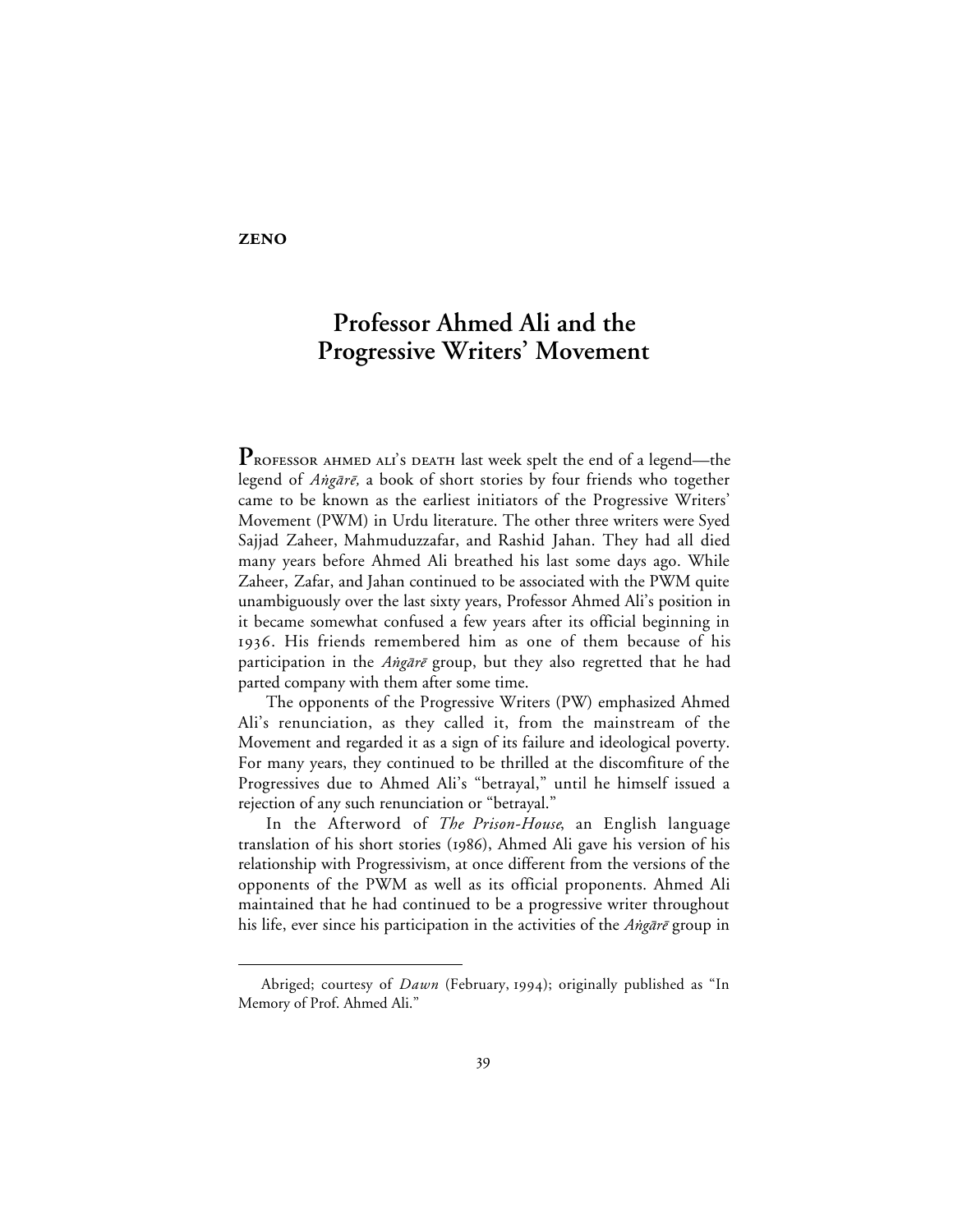## 40 • THE ANNUAL OF URDU STUDIES

 $1932-33$ , the original sponsors of the PM. In his own words:

The publication of *Angaray* (*Burning Coals*) in December was followed by an all-India agitation against the book and its authors […] by reactionary parochial forces. As a result Sajjad Zaheer disappeared from the scene, and took up residence in London as early as February or March 1933. The book was banned soon after by the government of India. On fifth April 1933 we published our "Defence of *Angaray*" statement announcing the formation of the League of Progressive Authors, which was renamed in 1936 "All India Progressive Writers' Association." Our statement was, thus, the first manifesto, as *Angaray* was its first manifestation.  $(p. 164)$ 

Ahmed Ali was not only one of the signatories of the first manifesto of 5 April 1933, but also one of the most active participants of the All-India Progressive Writers' Association (AIPWA) in 1936. This was acknowledged by Sajjad Zaheer long afterwards in Rōshnā'i—a semiofficial history of Progressive Writers Association (PWA)—in which it has been stated that in 1936 Ahmed Ali's house in Allahabad became the office of the proposed movement.

He actively participated in the first Progressive Writers Conference in 1936 and also in the second in Calcutta two years later, besides working on the editorial board of *New Indian Literature,* the English language organ of the AIPWA, published in 1939. In the first issue of this magazine, he contributed a translation of Premchand's famous short story "Kafan" (The Shroud).

This establishes incontrovertibly that not only was Ahmed Ali an initiator of the PM because of his association with the  $Ang\bar{a}r\bar{e}$  group in  $1932-33$  but had also continued to be a participant in the activities of the AIPWA at least until 1939. His short stories "Hamārī Galī" (Our Lane) and "Mērā Kamrā" (My Room) were both published in the Association's official Urdu organ Nayā Adab (New Literature) published from Lucknow.

Ahmed Ali's claim to have been, and to have continued to be, a progressive writer is not proved merely by his organizational and participatory association with the PM in 1932, 1936, 1938 and 1939; it is also proved through the general drift of his writing. For instance, in such stories as "Hamārī Galī" and "Mērā Kamrā," we find him ideologically and politically identifying himself with the general trend that Progressive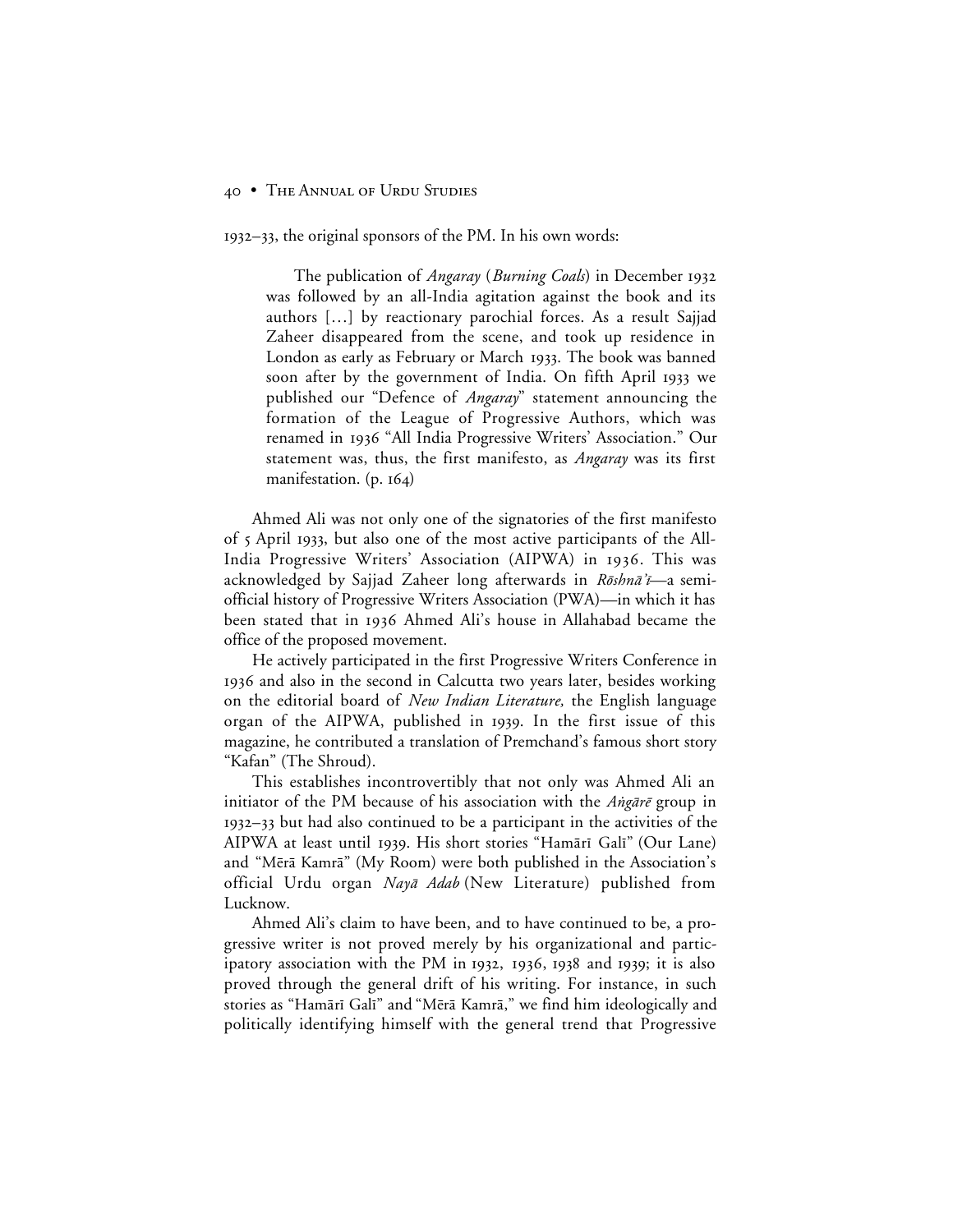writing assumed in the 1930s and later.

There are two basic characteristics in his writing that establish his identity as a progressive writer. Firstly, in the formal aspect of his fiction, he appears to be a strict realist who is concerned above all with the social reality of his group [*sic —Eds*.] Secondly, in terms of content, he comes off as an astute and unremitting satirical critic of the life of his society who passionately upholds the cause of social change. Both these characteristics endure throughout in his writing, indeed till the very end. These twin characteristics of realism and social criticism defined the nature of Urdu progressive writing in its heyday.

In western countries, where realism originated in the nineteenth century, it stood for a kind of literary activity aiming at the faithful depiction of the life of the individual in society as it actually was, not as it ought to be, or as it was imagined to be in romances and allegories.

The emphasis on the role of literature as a mirror of society next led the nineteenth-century European writers to turn it into an instrument of social criticism. Dickens and Thackeray in England; Balzac, Stendhal and Flaubert in France; and Gogol, Pushkin, Turgenev, Tolstoy and Dostoevsky in Russia depicted the reality of their changing societies with all the ugly features of economic, social and political degradation which characterized them.

Urdu prose writers at the beginning of the twentieth century were, by and large, unaware of the changes in literary activity and purpose that were taking place among the European writers. But by the end of the First World War they could be said to have caught up with those changes.

Along with the awareness of a new mode of writing—realism, especially connected with social criticism—the Urdu writer found himself in the midst of a political storm in his society, a storm whipped up by a set of freshly-introduced political ideas. Anti-imperialism, national independence, social revolution—these ideas possessed the consciousness of people everywhere. The end of the First World War found the Muslim people locked into a bitter confrontation with tyranny and imperialist exploitation everywhere. The Russian socialist revolution worked as an explosive ideological force among the younger generation. These crisscrossing patterns of political and social dynamism, and the national revolutionary struggle going on in India itself, awakened the Urdu writer, as they did the writers of other Indian languages, to the new realities of life that ran counter to the traditional views of their forefathers as much as to the preferences of their colonial masters and the latter's followers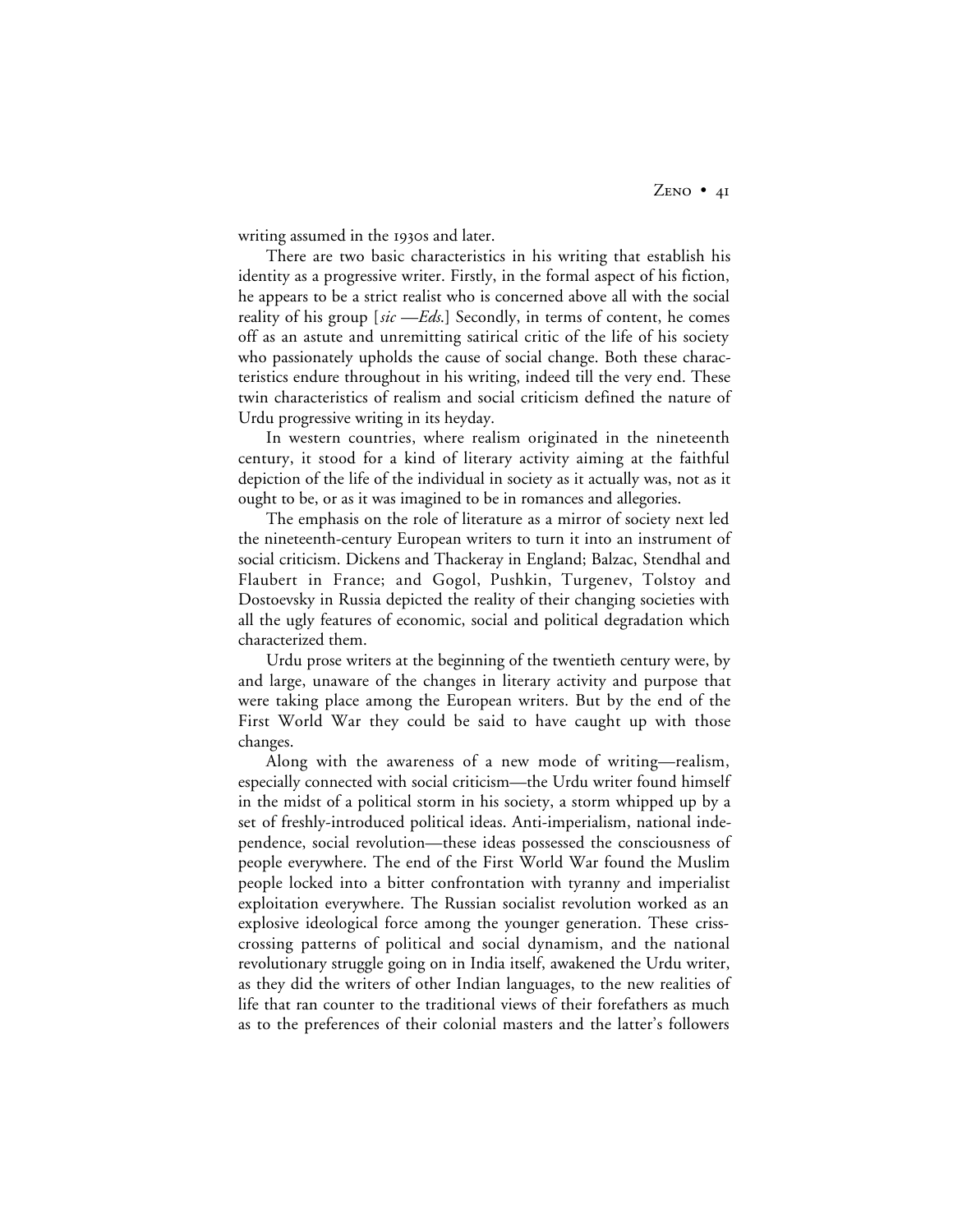## 42 • THE ANNUAL OF URDU STUDIES

among the indigenous people.

It was these social, economic, and political factors, both at home and abroad, that helped forge a new literary consciousness in Urdu, the PWA being its most organized expression throughout the fourth decade of this century. All the same, it was not the first expression of its kind. A close look at the literary corpus of the nineteenth century reveals the traces of a gradual change and its final consolidation with Ghalib. There can be little doubt that a transformation in the form and purpose of Urdu literature sets in after the 1857 débâcle, reaching its completion in the works of two of the most powerful and influential writers of the early twentieth century, Iqbal and Premchand.

Thus the Progressives of the 1930s were not without predecessors and mentors. And strangely, both Iqbal and Premchand shared a set of ideological features—anti-imperialism, anti-feudalism, anti-capitalism, and socialism verging on social revolution—which they bequeathed to the Progressives who, by and large, adopted them.

Iqbal and Premchand and their ideological predilections were not the only influence. The Progressives were affected equally, in a most direct and profound way, by the rapid growth of socialist and communist political parties nationwide. It is for this reason that one sees an unmistakable influence of leftist political parties and their ideals on many of the early Progressives—especially the Communist Party, which was both exceedingly well organized and the most powerful of any political bodies in the country calling for social revolution. This was the party most able to stimulate and organize the working classes—the peasants, the urban proletariat, the lower middle-class.

As in other sections of the politically conscious element of the Indian population, the communists had their allies and followers among the writers. Many of the leading members of the PWA in 1936 were either intrepid and ardent communists themselves or, at any rate, "fellowtravelers" of the communists. And there was a certain doctrinaire layer in the PM which tried to forge an identity between the principles and activities of the PWM and the communist movement. Many of the conflicts—both ideological and organizational—within the PWM were a consequence of the contradiction between the dogmatists like Sajjad Zaheer and Ali Sardar Jafari on the one hand and Maulana Hasrat Mohani, Ismat Chughtai, Saadat Hasan Manto, Akhtar Husain Raipuri, and Ahmed Ali on the other. They were all Progressives, even organizationally much of the time, and continued to claim their association with the movement until the end of their careers, and yet we find them